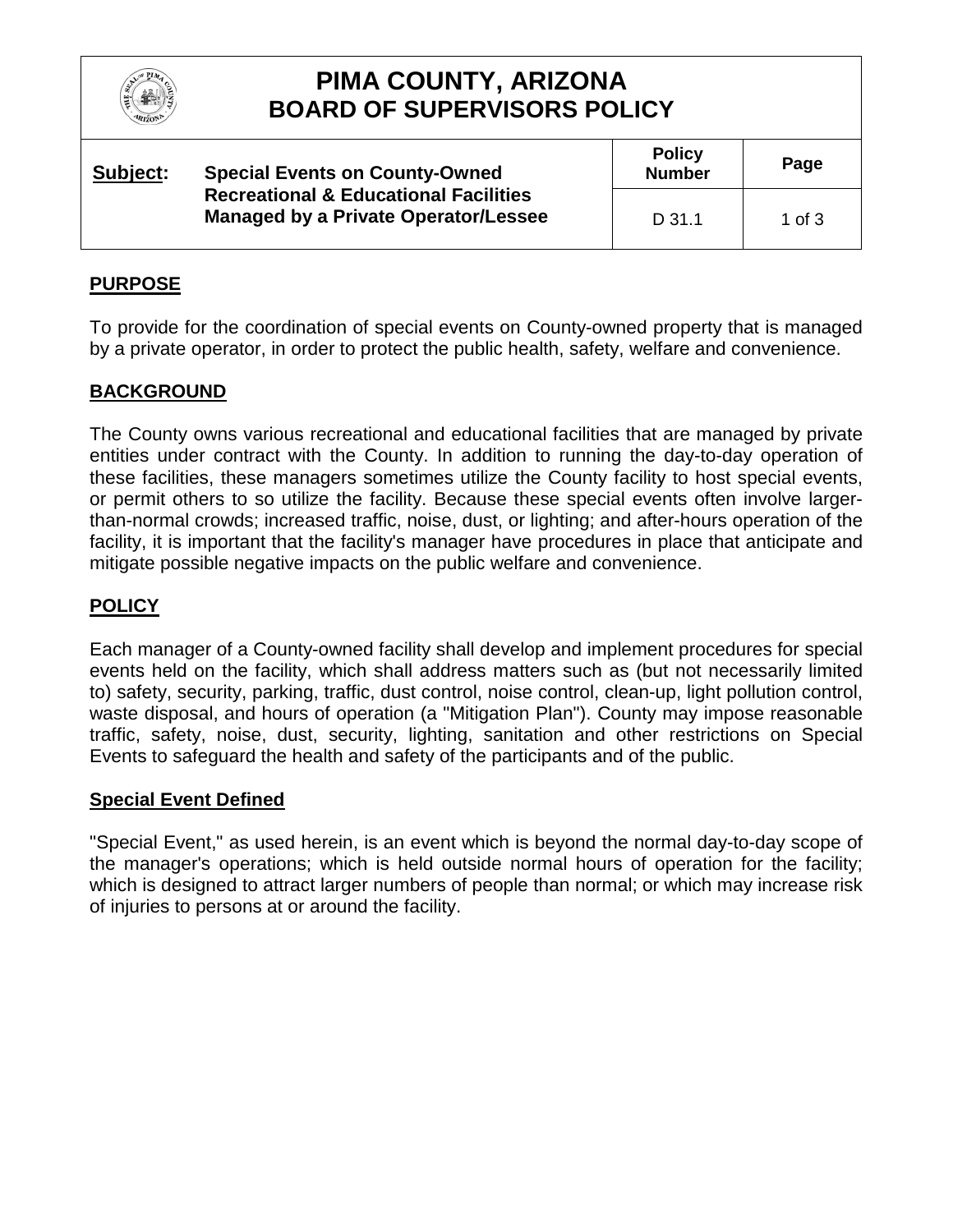

# **PIMA COUNTY, ARIZONA BOARD OF SUPERVISORS POLICY**

| Subject: | <b>Special Events on County-Owned</b><br><b>Recreational &amp; Educational Facilities</b><br>Managed by a Private Operator/Lessee | <b>Policy</b><br><b>Number</b> | Page              |
|----------|-----------------------------------------------------------------------------------------------------------------------------------|--------------------------------|-------------------|
|          |                                                                                                                                   | $D$ 31.1                       | $2 \text{ of } 3$ |

#### **Notice**

In the event a manager of a County-owned facility wishes to conduct a Special Event at the facility, the manager shall give County at least thirty (30) days advance written notice of the manager's intent and provide County, at the time of such notice, with a description of the Special Event, together with a Mitigation Plan. The description of the Special Event shall include, at a minimum, the name, address and phone number of any sponsors or organizers of the Special Event; the date and hours of the Special Event; the activities involved and the number of expected participants; amount of parking that will be needed; whether food and beverages, specifically alcohol, will be served; and anticipated noise and light levels.

On or before January 1 and July 1 of each year, each manager of a County-owned facility shall provide County with a projected operating calendar for the following twelve month period, including projected hours of operation, planned Special Events, and the dates on which the facility will be open for normal hours of operation. The calendar shall contain a reasonably detailed description of scheduled Special Events, with at least the elements set forth above to the extent the information is available. If a Special Event is on this calendar, all the required information about the event has been included in the description previously given of the Special Event, and none of the information has changed in any material way, and the manager intends to use its approved general Mitigation Plan (as described below), Manager need not send an additional thirty-day notice for such Special Event as set forth above.

#### **Insurance**

Manager shall ensure that any sponsors of the event have appropriate liability insurance coverage, naming both the manager and the County as an additional insured for the Special Event, or shall ensure that the Manager's own liability insurance is adequate for the risk, covers the Special Event and names the County as an additional insured. County reserves the right to require additional insurance as it deems reasonably necessary.

#### **General Mitigation Plan**

The manager of a facility may submit a general Mitigation Plan for County's approval which Mitigation Plan, if approved, may be used by the manager without further